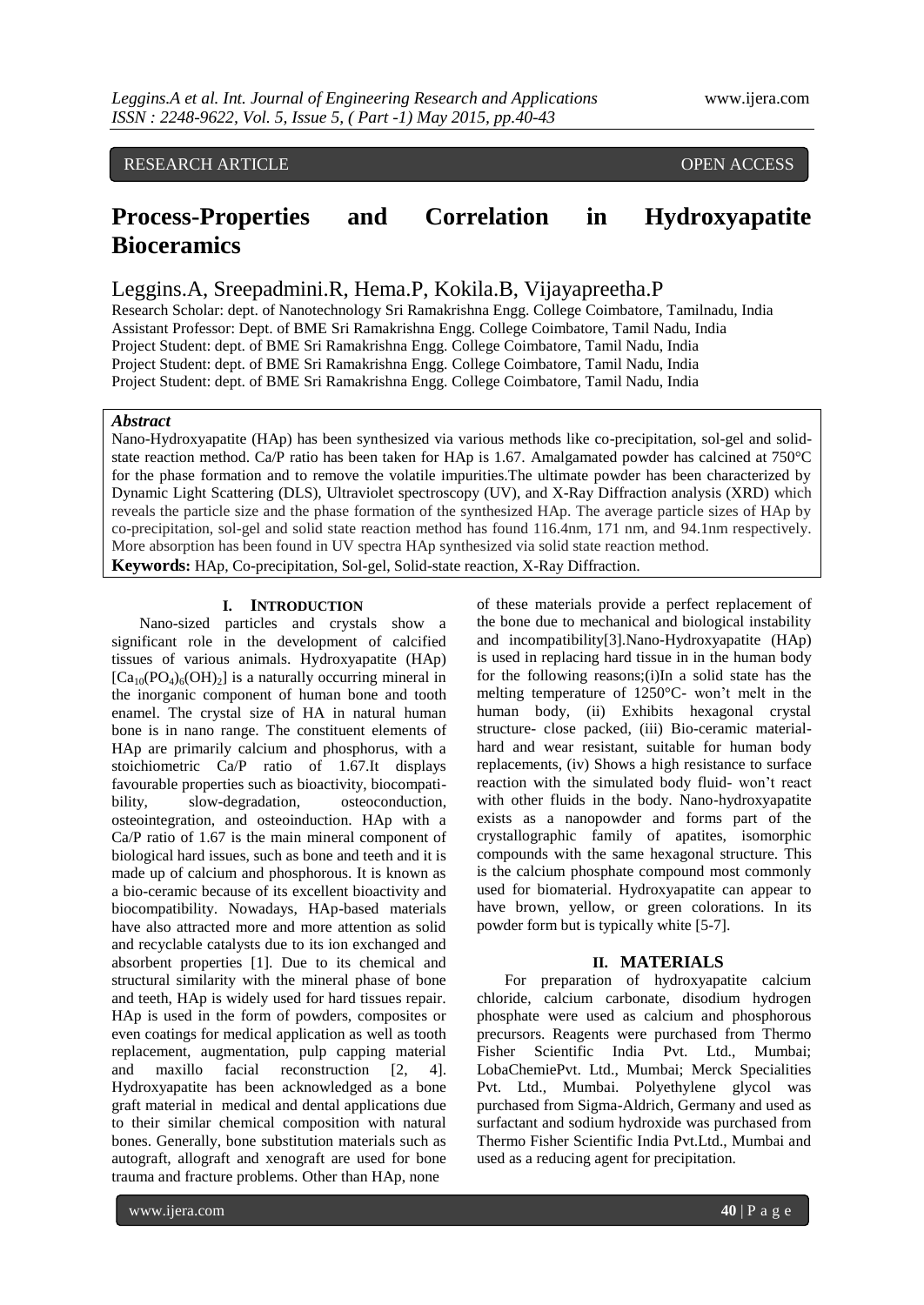#### **III. METHODOLOGY**

Synthesis of hydroxyapatite in three methods such as

(a) co-precipitation (b) sol-gel (c) solid-state reaction methods.

### **A. Co-Precipitation Method**

Co-precipitation method includes calcium and phosphorous precursors such as, calcium chloride and Disodium hydrogen phosphate. In this procedure Calcium chloride and Disodium hydrogen phosphate were dissolved in water. Calcium chloride was stirred using magnetic stirrer and disodium hydrogen phosphate was added drop wise to the calcium chloride solution [8]. The mixture was stirred for a few minutes and Poly ethylene glycol was addeddrop wise to the mixture as a surfactant, which is used to reduce the surface tension. Then the reducing agent sodium hydroxide was added into the mixture drop wise which resulted in theprecipitation. Andthe above mixture was stirred for around 10 hours. Then the mixture was centrifuged(10000rpm) for 10 min, and kept in Hot oven where the temperature was maintained at 100°C. After sometime the required powder will be obtained.

# **B. Sol-Gel Procedure**

Sol gel procedure includes calcium and phosphorous precursors such as calcium carbonate and disodium hydrogen phosphate. The calcium carbonate and disodium hydrogen phosphate was dissolved in liquor ammonium. Both the reagents was stirred for 10 hrs using magnetic stirrer. Then the mixture was kept in hot oven at temperature 100°C.

#### **C. Solid- State Reaction Method**

Egg shells were collected and washed it with running water for several time. And then washed in HCl to deprotenize. And again washed with hot water for several times. And the Washed shells are dried at 100°C for 24 hours. Then the shells are grinded into fine particles with Agate mortar and Pestle which serves as calcium carbonate. Disodium hydrogen phosphate is added to the particles and then grinded again with methanol to form nano HAp particles. Then obtained powder has calcined at 750°C for phase formation. The XRD patterns of prepared eggshell and the HAp formed from them given below.

## **IV. RESULTS AND DISCUSSIONS A. Particle Size Analysis**



Fig 1: Average particle calculated for HAp synthesized by various methods (a) co-precipitation (b) solgel (c) solid state reaction methods

Figure 1 (a), (b) and (c) shows the average particle sizes of HAp synthesized via coprecipitation, solgel and solid state reaction method respectively. The particle size found for solid state reaction method is 94.1 nm which very low comparing to the other two chemical methods. This could be the reaction at high temperature were leads to agglomerations for the chemical methods, because of the chemical precursors reduced HAp powder tends to agglomeration. But comparing to these the solid state derived HAp is far better that has not got agglomerated.

#### **B. Uv Analysis**

The spectra of ultraviolet light for the three synthesized of HAp solutions are measured by UV spectrometer and the results are shown in Fig.2.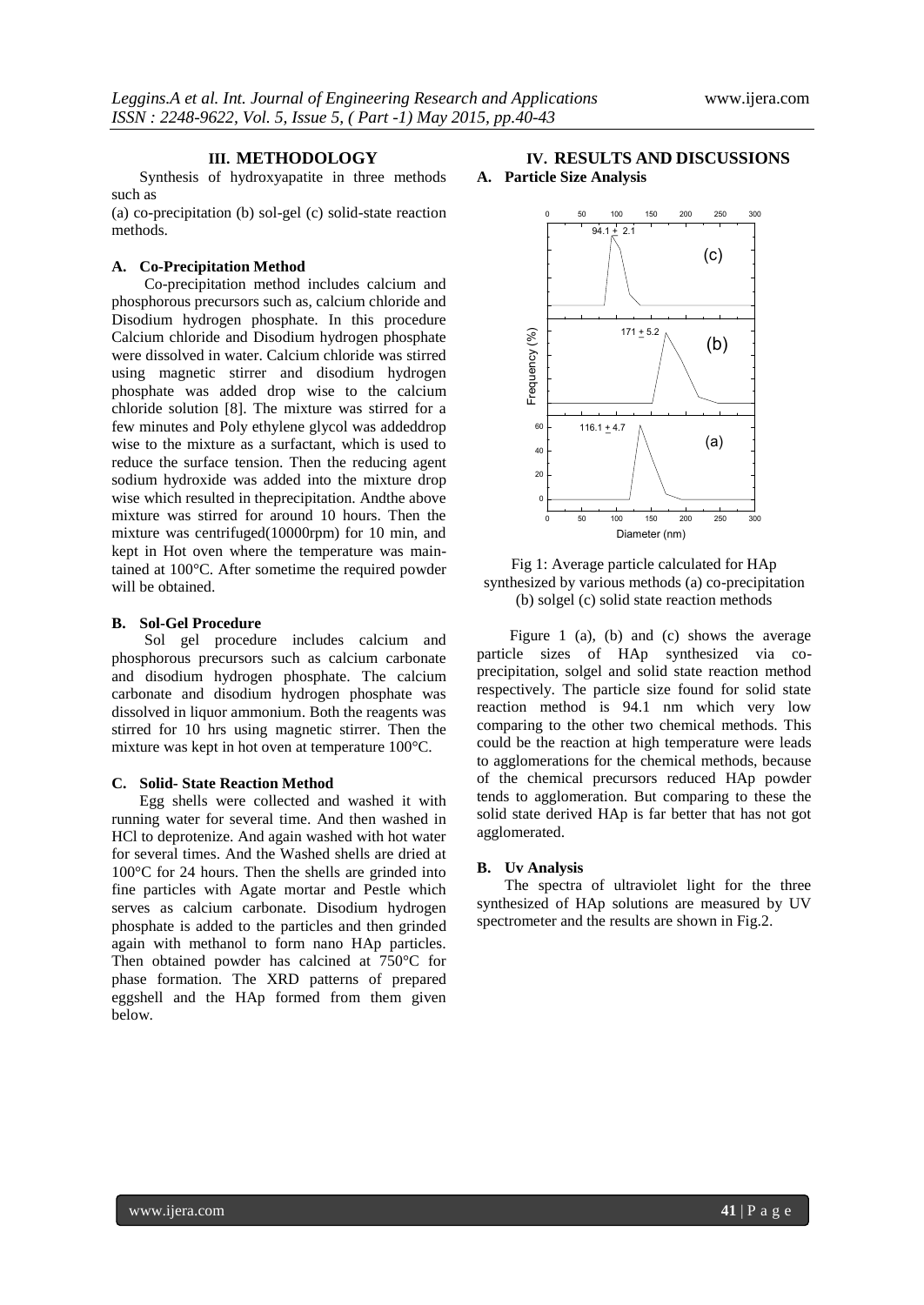

Fig 2: UV Spectrum for HAp synthesized by various methods (a) co-precipitation (b) solgel (c) solid state reaction methods.

The UV spectra result indicates that there is no absorption has found for HAp synthesized via coprecipitation and solgel derived. But the solid state reaction derived HAp ceramic absorption was found at near 575 nm. The result which indicates that the HAp synthesized via solid state reaction method could have better properties than the chemical derived nano HAp particles

# **C. XRD ANALYSIS**

Figure 3 (a), (b) and (c) shows the XRD pattern of HAp prepared via co-precipitation, solgel, and solid state reaction method. The peaks are indexed according to the standard pattern JCPDS card no: 89- 6440. As prepared and calcined via solgel HAp powder has shown (202) peak as very high. From that conclude that high calcination temperature is needed to prepare HAp via sol-gel method. Powder prepared from co-precipitation and solid state reaction method has shows excellent phase formation. That could reveal the calcination temperature used  $(750^{\circ}$ C) is enough to form the HAp ceramics. The particle size has found from Debye Scherer formula for coprecipitation, solgel and solid state reaction method HAp is 118 nm, 175 nm and 87 nm. Which nearly match with the average particle size calculated from DLS method.



Fig.3 : X-Ray Diffraction pattern for Hap prepared by various methods a) Co-precipitation b) Sol-gel c) Solid state reaction method.

#### **V. CONCLUSION**

The nano Hydroxyapatite has been successfully synthesized via co-precipitation, solgel and solid state reaction method, and calcined at  $750^{\circ}$ C to obtain pure HAp phase. The synthesized samples have been characterized with Particle size analyser, UV and XRD. The average particle size of HAp derived from solid state reaction method has smaller than other two methods. The solid state derived HAp particles has show good absorption at the range of 575 nm. And the XRD patterns reveal the clear phase formation for HAp synthesized via co-precipitation and solid state reaction method. Solgel shows some more intensity peaks from that we conclude that more calcinations temperature is needed to attain pure phase for HAp synthesized by solgel method.

#### **ACKNOWLEDGEMENT**

The authors would like to acknowledge the facilties of nano technology department of Sri Ramakrishna Engineering College, Coimbatore for supporting for this project.

## **REFERENCES**

- [1]. Valeri S. Gshalaev and Aleksandra C. Demichan, "Hydroxyapatite Synthesis, Properties and Applications", Nova Science Publishers, Inc., 2012.
- [2]. Khelendra Agrawal, Gurbhinder Singh, Devendra Puri, Satya Prakash, "Synthesis and Characterization of Hydroxyapatite Powder by Sol-Gel Method for Biomedical Application", Journal of Minerals &